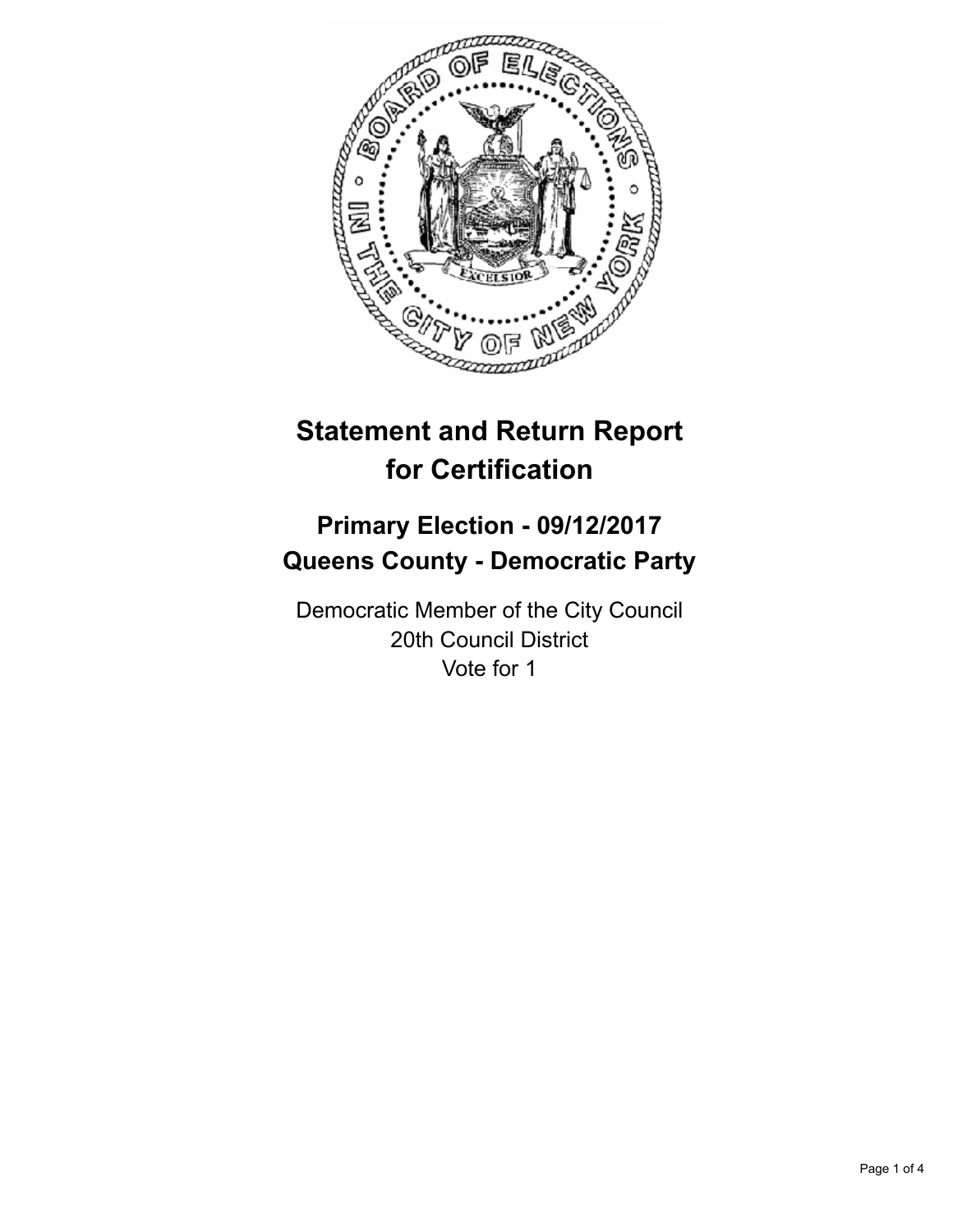

### **Assembly District 25**

| <b>PUBLIC COUNTER</b>                                    | 2,190 |
|----------------------------------------------------------|-------|
| <b>MANUALLY COUNTED EMERGENCY</b>                        | 0     |
| ABSENTEE / MILITARY                                      | 59    |
| AFFIDAVIT                                                | 9     |
| <b>Total Ballots</b>                                     | 2,258 |
| Less - Inapplicable Federal/Special Presidential Ballots | 0     |
| <b>Total Applicable Ballots</b>                          | 2,258 |
| PETER A. KOO                                             | 1,265 |
| <b>ALISON TAN</b>                                        | 924   |
| JIMMIE MACMILLAN (WRITE-IN)                              |       |
| KENNETH CHU (WRITE-IN)                                   |       |
| RICARDO FONG (WRITE-IN)                                  |       |
| UNATTRIBUTABLE WRITE-IN (WRITE-IN)                       | 7     |
| <b>Total Votes</b>                                       | 2,199 |
| Unrecorded                                               | 59    |

### **Assembly District 26**

| <b>PUBLIC COUNTER</b>                                    | 32 |
|----------------------------------------------------------|----|
| MANUALLY COUNTED EMERGENCY                               | 0  |
| ABSENTEE / MILITARY                                      | 0  |
| AFFIDAVIT                                                | 0  |
| <b>Total Ballots</b>                                     | 32 |
| Less - Inapplicable Federal/Special Presidential Ballots | 0  |
| <b>Total Applicable Ballots</b>                          | 32 |
| PETER A. KOO                                             | 12 |
| <b>ALISON TAN</b>                                        | 15 |
| <b>Total Votes</b>                                       | 27 |
| Unrecorded                                               | 5  |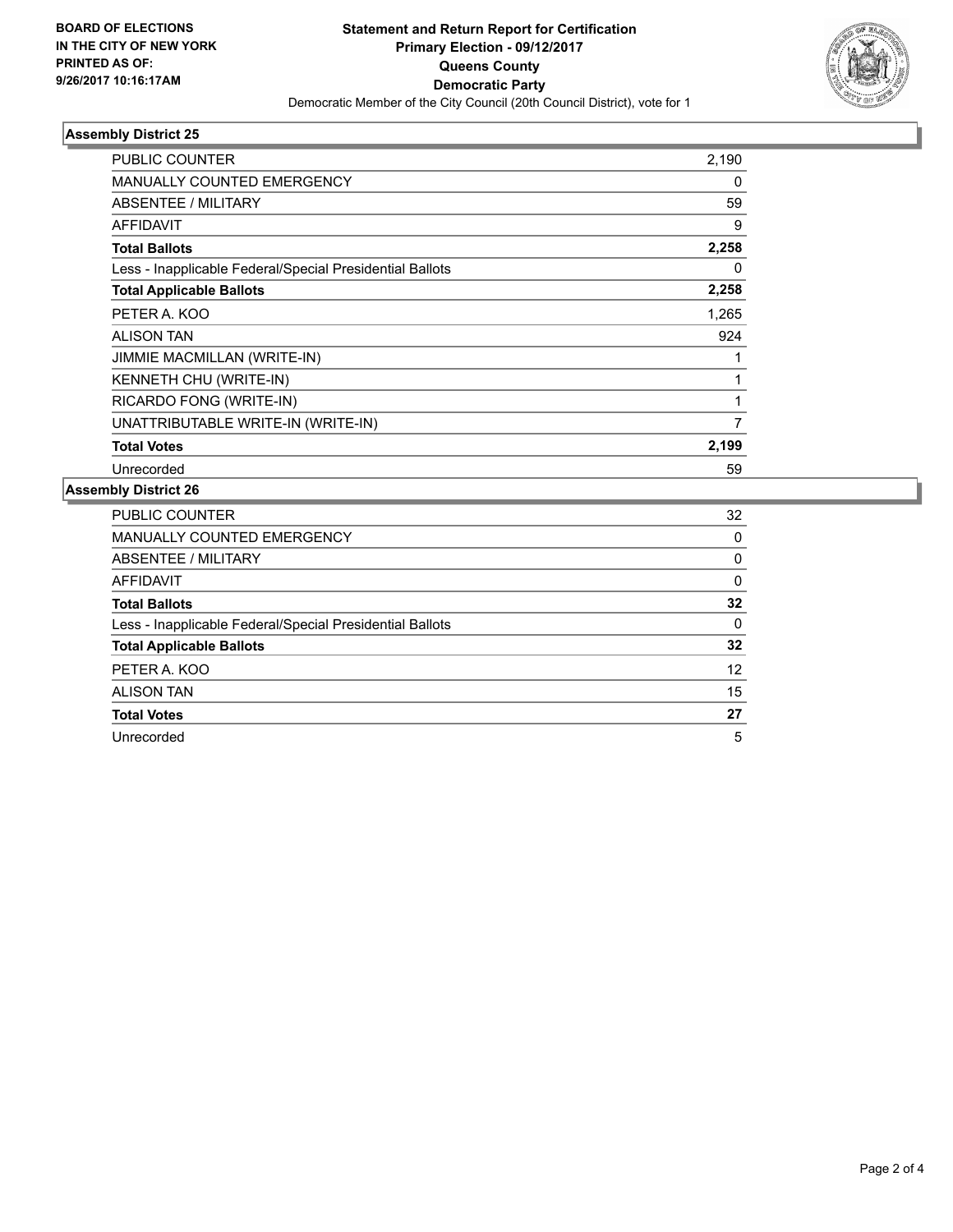

### **Assembly District 40**

| <b>PUBLIC COUNTER</b>                                    | 4,272 |
|----------------------------------------------------------|-------|
| <b>MANUALLY COUNTED EMERGENCY</b>                        | 0     |
| <b>ABSENTEE / MILITARY</b>                               | 192   |
| <b>AFFIDAVIT</b>                                         | 18    |
| <b>Total Ballots</b>                                     | 4,482 |
| Less - Inapplicable Federal/Special Presidential Ballots | 0     |
| <b>Total Applicable Ballots</b>                          | 4,482 |
| PETER A. KOO                                             | 2,545 |
| <b>ALISON TAN</b>                                        | 1,780 |
| ALESON FAN (WRITE-IN)                                    | 1     |
| DANIEL WENER (WRITE-IN)                                  | 1     |
| JUAN C. MAYOR (WRITE-IN)                                 | 1     |
| MURRAY BOOKCHIN (WRITE-IN)                               | 1     |
| PAUL A. VALLONE (WRITE-IN)                               | 1     |
| PETER A. KOO (WRITE-IN)                                  | 1     |
| UNATTRIBUTABLE WRITE-IN (WRITE-IN)                       | 11    |
| UNCOUNTED WRITE-IN PER STATUTE (WRITE-IN)                |       |
| <b>Total Votes</b>                                       | 4,343 |
| Unrecorded                                               | 139   |